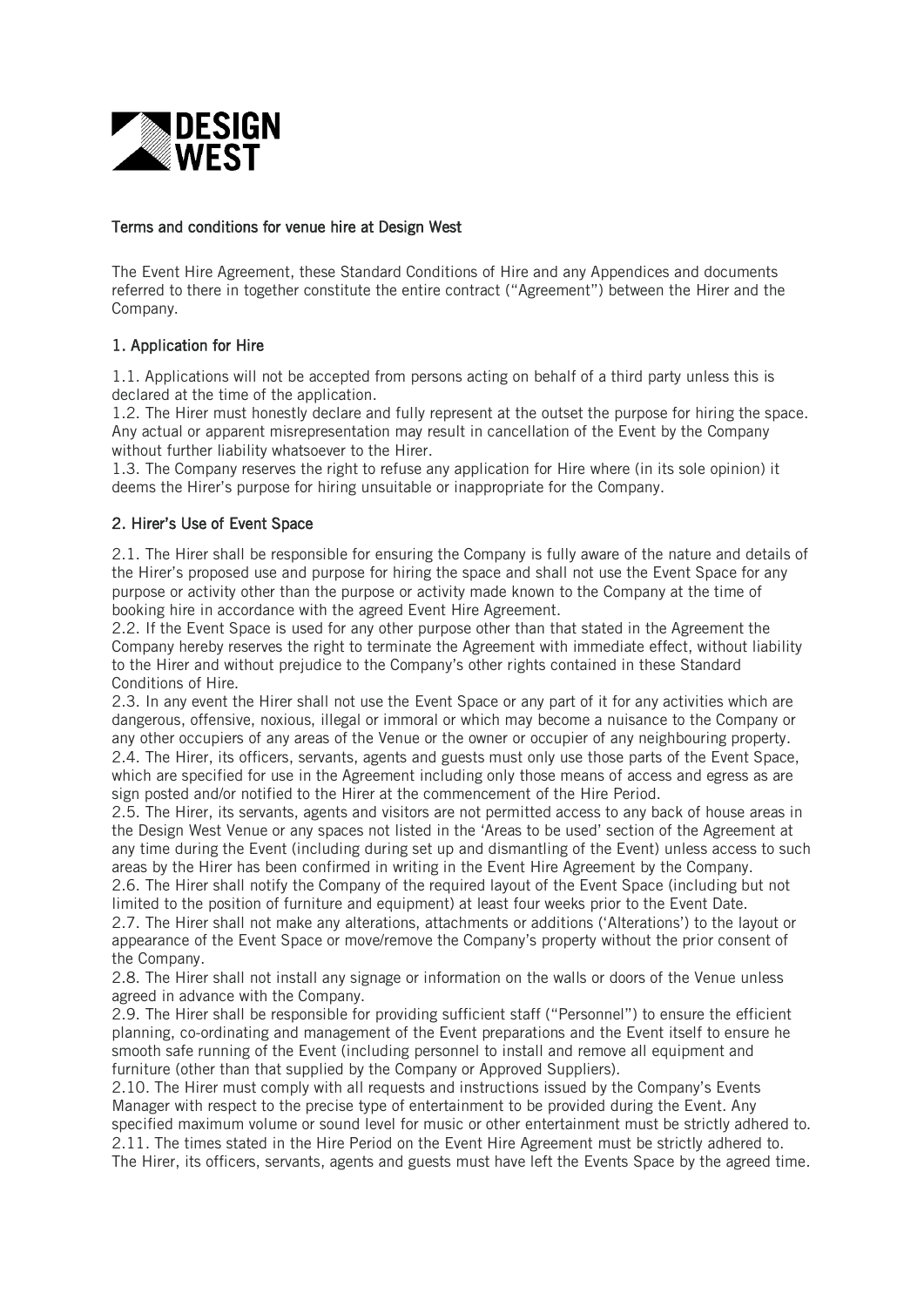Failing to adhere to the stipulated closure times may result in additional costs which shall be payable by the Hirer at the Company's standard rate.

2.12. The Hirer must ensure that the number of guests at the Event do not exceed the total number of guests stated in the Event Hire Agreement. The Hirer's Personnel must be included in the guest head count. If the guest numbers exceed the total number of guests stated to such a degree that the Company (at its sole discretion) regards the Event/Event Space unsafe, guests may be refused entry or another space may be opened at additional cost to the Hirer.

2.13. The Hirer shall not permit the filming or recording of the Venue or Event or any actions throughout the Hire Period for subsequent public performance or transmission without the written consent of the Company.

2.14. Regrettably the Company is unable to permit the Hirer to use any Company office facilities (including but not limited to stationery, photocopiers, printers and telephones). Company staff will be instructed to deny the Hirer access to offices and office equipment/machinery.

2.15. The Hirer shall report any loss, theft, damages or breakages (including but not limited to damage to the Venue's fabric) to the Company's Events Manager immediately upon discovery. The Hirer must make good any damage suffered during the Hire Period (fair wear and tear excepted).

2.16. At the end of the Hire Period the Hirer must remove all the Hirer's equipment, furniture, personal possessions and anything brought and placed therein by the Hirer and/or its guests. If the Hirer fails to do this the Company shall be entitled to remove the same and shall be at liberty to make an additional charge to the Hirer for so doing.

## 3. Deposit, Hire Fee, Other Charges and Payment Terms

3.1. The Hire Fee shall be the sum stated at point of booking.

3.2. A 100% non-refundable Hire Fee is paid to secure the booking in advance.

3.3 Cancellation charges apply if the Hirer cancels the Event Hire booking. Please refer to clause 8. 3.4. The Hirer is responsible for all other charges stated at point of booking together with any other additional charges that may subsequently become chargeable to the Hirer under the provisions of the Event Hire Agreement.

3.5. All charges payable by the Hirer are exclusive of VAT and the Hirer shall additionally pay a sum equal to the prevailing Value Added Tax rate chargeable on the value of the supply of goods and services provided by the Company in accordance with the Event Hire Agreement.

## 4. Hirer's Suppliers and Deliveries

4.1. The Hirer is required to use our in-house caterer The Architect, unless otherwise agreed from our list of Approved Suppliers.

4.2. The Company will not accept any liability whatsoever for the performance of goods/services provided by an Approved Supplier and provides no warranty or guarantee of any nature in relation to the Approved Supplier. Any complaints concerning the goods or services provided by any Approved Supplier must be taken up directly by the Hirer with the Approved Supplier. (Any contract between the Company and the Hirer is strictly limited to the hire of the Event Space).

4.3. The Hirer must ensure he/she is satisfied with the terms and conditions of appointment from the Approved Supplier before confirming their appointment to provide any goods or services to the Hirer. 4.4. The Hirer can request for a reasonable amount of items to be delivered to the Design West Venue on the day of the Event. These items can then be returned to their storage point after the event, for collection the following morning. The Hirer is responsible for any items delivered to the Venue before the Event or left at the Venue for collection the following day. The Company shall not accept any liability or responsibility for such items. All deliveries and collections must be pre-arranged with the Company's Event Manager.

4.5. The Hirer shall be responsible for moving the items from the storage point to the Event space. 4.6. Due to the Venue location, there are restrictions on parking. If you require car parking, check the current local parking options prior to confirming your booking.

## 5. Event Advertising and Publicity

5.1. The Hirer must declare in full, the range of people to who tickets will be given or sold, and if tickets are to be sold, the specific means by which this is to be done. Under no circumstances may the Event or ticket sales be advertised to the general public in national or local circulation papers or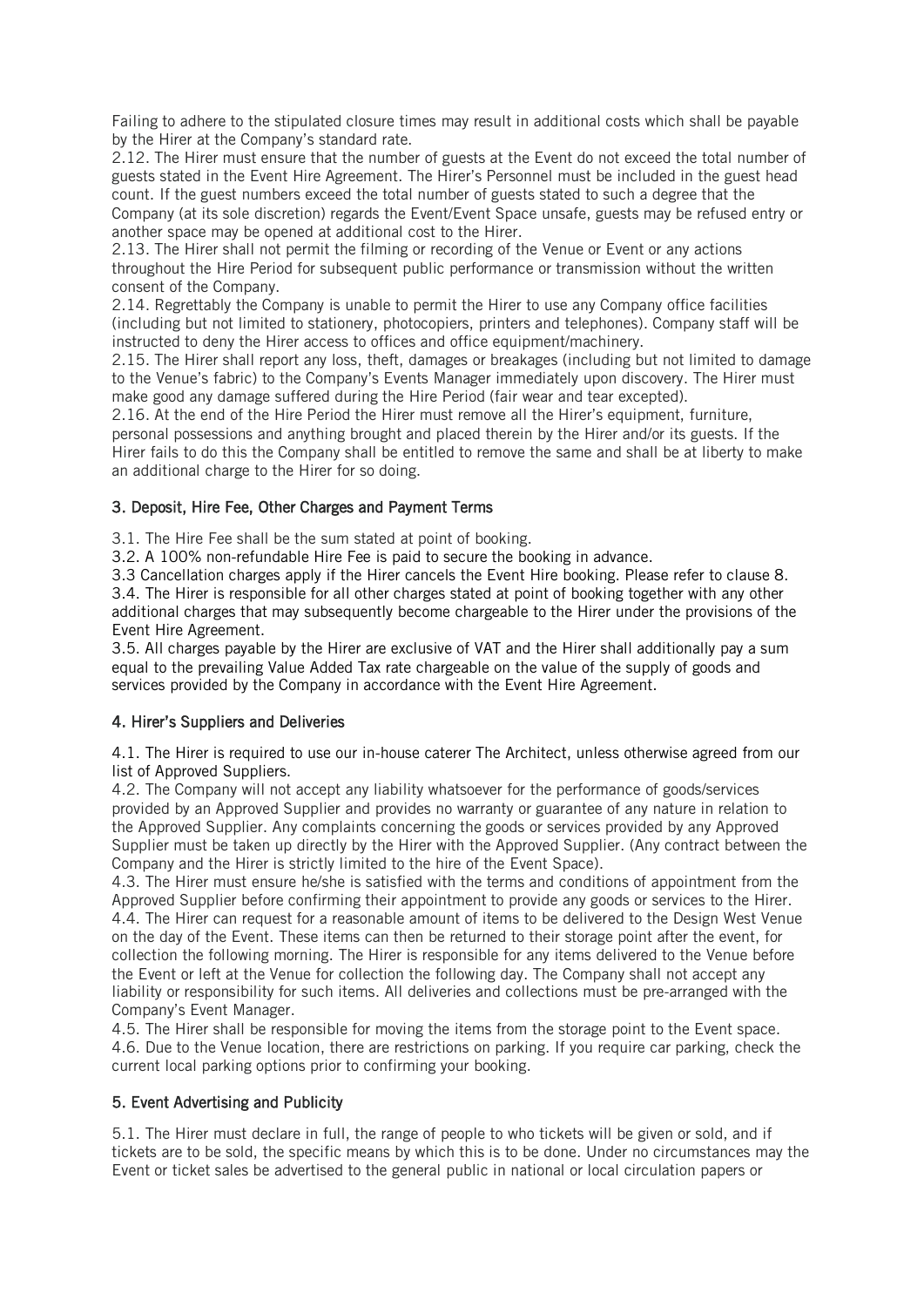magazines or in posters or handbills, without the prior written approval of the Company Events Manager.

5.2. The Hirer shall obtain the prior approval of the Company to any publicity material proposed to be issued in relation to the Hirer's use of the Event Space.

## 6. Event Promotion and Invitations

The Hirer shall provide the Company with copies of the invitation prior to the Event Date. A proof of the invitation must be approved by the Company's Event Manager before being sent to print.

### 7. Health, Safety and Security

7.1. While the Event is in progress, the Hirer shall take instructions/directions from any member of the Venue staff concerning health, safety and security matters. The Company's Venue Manager on duty will assume full control and responsibility for procedures, including, where appropriate, evacuation procedures if their perception is that any security matter (including but not limited to bomb, fire or the behaviour of Event attendees) warrants such control and implementation of procedure.

7.2. The Venue is designated as a 'no smoking' area and the Hirer shall use all reasonable endeavours to enforce this policy during the Hire Period.

7.3. The Hirer shall not bring any petrol, petroleum (or similar spirit), illicit or illegal substances on or into the Venue. This shall be a condition of access to the Venue.

7.4. The Hirer shall be responsible for maintaining the proper order and conduct of all guests attending the Event and shall ensure such persons comply with any instructions they may receive from any Company official, and generally behave in an appropriate manner. The Venue reserves the right to remove any person attending the Event from the premises if they are not behaving in an acceptable manner and/or are not complying with the Venue's terms and conditions of access.

7.5. All parts of the Venue and Event Space in use during the Event will be secured by the Company's staff team.

7.6. The Hirer should not employ extra security staff without the prior permission of the Company. Events which are highly likely to attract the presence of political or activist organisations or involve guests of significant political or public interest will require additional security and this should be advised to the Company at the time of booking. Events involving invitations to Royalty, senior Members of Parliament, celebrities or anyone else who may require additional security because of public or press interest must also be advised to the Company at the time of booking. Failing to notify the Company at the time of booking may incur higher than normal security and policing costs. In any circumstance, where the Company deems additional security/policing necessary the Hirer shall be responsible for the settlement of any consequential costs and expenses.

7.7. The Company reserves to itself, its staff and its authorised persons (including but not limited to police and fire officers) at all times and without liability to the Hirer the right to suspend or control in such manner and to such extent as the Company may consider necessary, any situation, action, person or event occurring during the Event, which is in breach on the part of the Hirer of the terms of this Agreement or which may constitute a danger to public safety (including the safety of the persons present at the Event) or which may cause a breach of the peace or which may be considered to be harmful, undesirable or offensive.

## 8. Cancellation of Booking

8.1. The Company reserves the right to cancel any booking (without any liability to the Hirer) if:

8.1.1. The Hirer has failed to honestly disclose the purpose of the Event;

8.1.2. the Company in its sole discretion deems the real proposed purpose inappropriate or in conflict with its charitable objectives;

8.1.3. The Hirer fails to supply any reasonably requested information regarding the Event's arrangements (including (where requested) evidence of appropriate insurances) within a reasonable time following request;

8.1.4. A Force Majeure Event arises;

8.1.5. If the Hirer cancels the booking after payment has been processed, no refund will be payable.

### 9. Insurance and Indemnity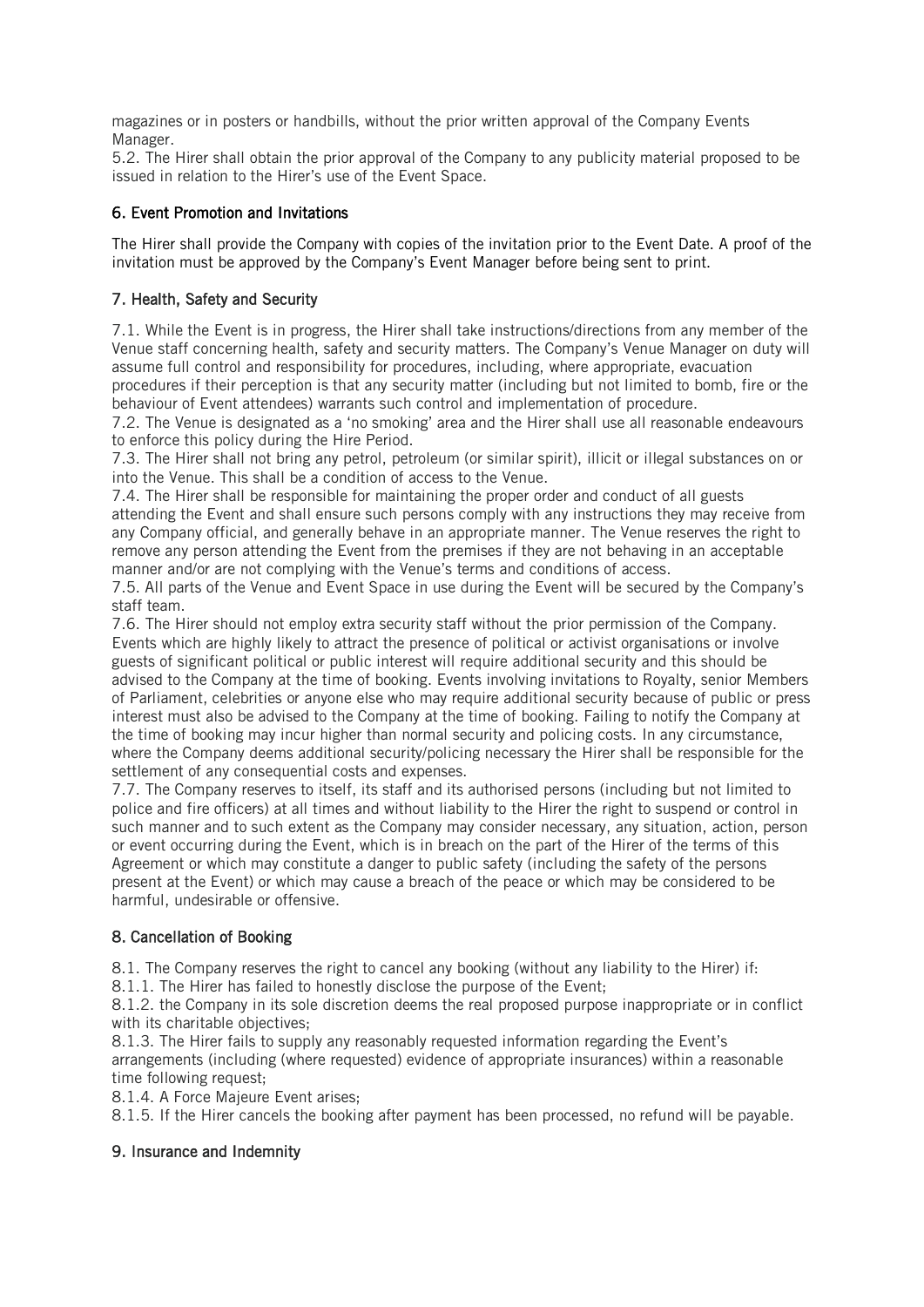9.1. The Hirer shall indemnify and keep indemnified the Company and Venue from and against any and all loss, damage or liability (whether criminal or civil) suffered and legal fees and costs incurred by the Company and/or Venue resulting from a breach of this Agreement by the Hirer including any act, neglect or default of the Hirer its officers, servants, agents or guests and breaches in respect of any matter arising from the Event resulting in any successful claim by any third party.

9.2. The Hirer shall effect and maintain throughout the Hire Period with one or more reputable insurers, such policy or policies of insurance as are adequate to cover its prospective liabilities in connection with this Agreement.

9.3. The Hirer shall at the request of the Company provide evidence that valid and suitable insurance policies are in place. Failing to comply with this clause 9 shall amount to a fundamental breach of this Agreement.

9.4. The Company shall indemnify the Hirer against claims for death and personal injury arising pursuant to performance of this Agreement, arising from the negligence of the Company.

9.5. The Hirer shall not do or permit or suffer to be done anything which might wholly or partly invalidate any insurance maintained by the Company and Venue in respect of the Company or Venue or which might increase the insurance premium for the Company or Venue. If the Hirer's proposed use shall increase any insurance premium payable then the Hirer shall reimburse the Company or Venue that additional sum and if the Company's or Venue's insurers impose any special terms, the Hirer shall be responsible for any costs relating to any increased risk management, health and safety issues and for any difference in the excess payable.

9.6. The Hirer shall indemnify and keep indemnified the Company and Venue from and against all claims, proceedings, actions, damages, legal costs (including but not limited to legal costs and disbursements on a solicitor and client basis), expenses and any other liabilities arising from or incurred by the use of the Hirer, pursuant to performance of this Agreement, of any material which involves any infringement or alleged infringement of the intellectual property rights of any third party.

### 10. Limitation of Liability

10.1. Neither the Company nor the Venue shall accept any liability (whatsoever or howsoever caused) for the loss of or damage to any property or items placed or left in any part of the Venue premises by the Hirer or any person attending the Event, or any damage to the fabric of the Venue premises during the Hire Period unless the loss or damage is caused by or arises out of the negligence of the Company and or Venue, its servants or agents.

10.2. In the event of the Event Space or any part thereof being rendered unfit for use for which it has been hired due to circumstances beyond the Company's reasonable control the Company shall not be liable to the Hirer for any resulting loss or damage whatsoever.

10.3. Neither the Company nor the Venue shall be liable to the Hirer for consequential loss or damage, loss of revenue, loss of opportunity, loss of contract or loss of goodwill.

### 11. No Assignment or Sub-Letting

The Hirer shall not assign or sublet in whole or in part any of its benefits or burdens under this Agreement.

### 12. Variations

No variation to this Agreement or any of its terms shall be effective unless it is made in writing and signed by or on behalf of each party.

### 13. Delays

Any failure, delay, relaxation or concession by the Company in the exercise of any right or remedy hereunder shall not be construed as a waiver or relinguishment of that right or remedy. A waiver of any right or remedy arising from a breach of this Agreement shall not constitute a waiver of any right or remedy arising from any future breach. No waiver shall be effective unless communicated in writing.

### 14. Entire Agreement

The parties agree that this Agreement constitutes the entire agreement with regard to the subject matter herein. This Agreement supersedes all understandings, representations and agreements made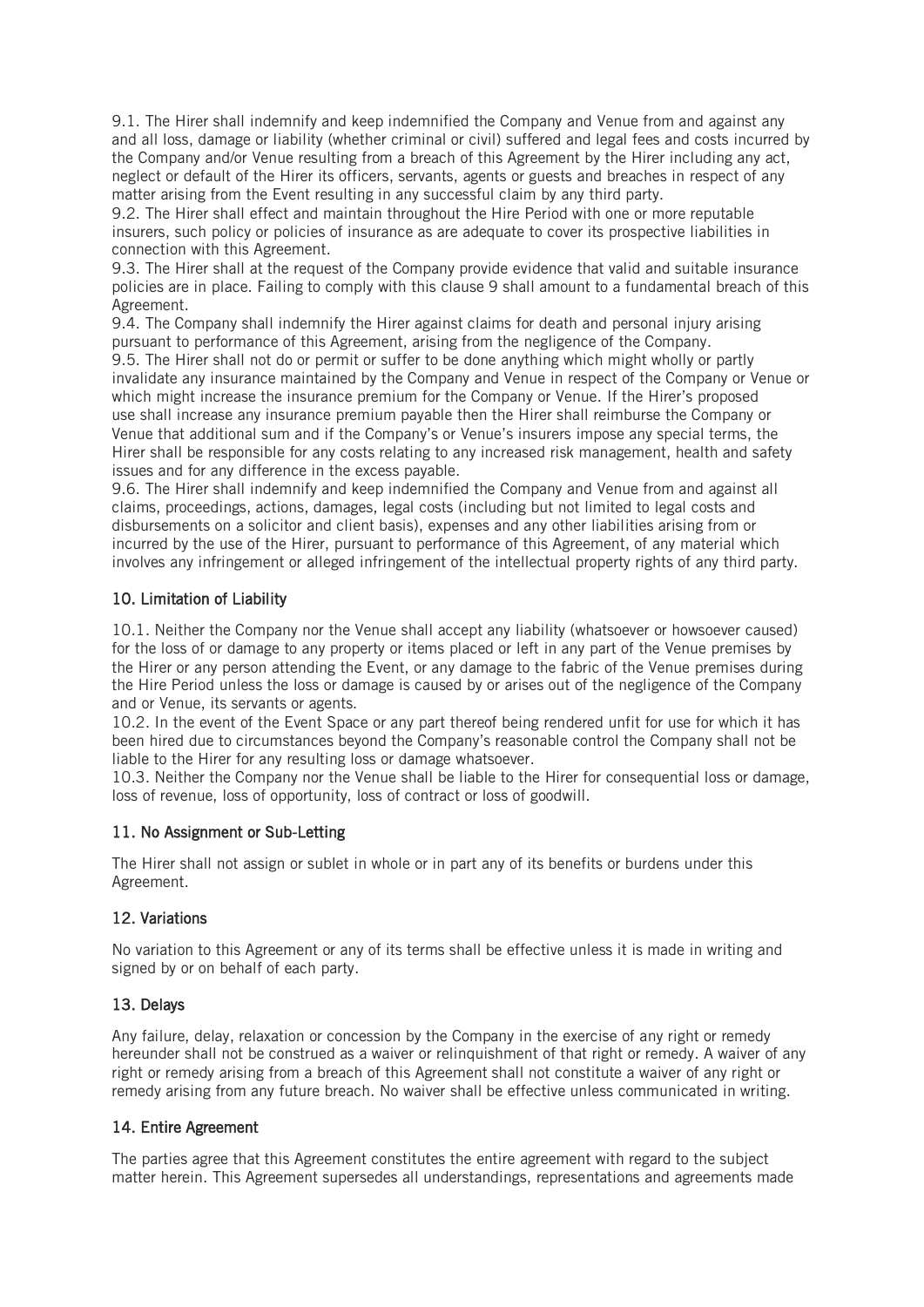between the parties concerning such matters. However, neither party seeks to exclude liability for any fraudulent misrepresentation.

# 15. Severability

If any requirement of this Agreement is in conflict with the law or public policy such conflicting requirement shall be deemed to be severed from this Agreement and the validity of the remainder will not be affected by such severance.

## 16. Contracts (Rights of Third Parties) Act 1999

Where rights are afforded under this Agreement to the Venue as well as to the Company, the Company contracts both for itself and for the benefit of (but not as agent or trustee of) the Venue and the Venue shall be entitled to enforce rights conferred on it directly by virtue of the Contracts (Rights of Third Parties) Act 1999.

## 17. Relationship of the Parties

Nothing in this Agreement shall constitute a partnership between the parties or appoint either as agent for the other for any purpose whatever and neither shall have authority or power to bind the other or to contract in the name of or create liability against the other in any way or for any purpose.

### 18. Confidentiality

Subject to the provisions of clause 20 the parties will keep confidential all information acquired as a result of the arrangements set out in this Agreement. The parties are not permitted to disclose to any third party any such information, except in order to perform this Agreement. Any such disclosure to any third party shall be on a 'need-to-know' basis only and the party making such disclosure shall use reasonable endeavours to ensure that the third party keeps the disclosed information confidential. Each party will be responsible for ensuring that all of its staff and contractors adhere to the provisions of this clause.

### 19. Freedom of Information

The Hirer acknowledges that the Venue and Company is subject to the requirements of the Code of Practice on Access to Government Information, the Freedom of Information Act 2000 ("FOIA") and the Environmental Information Regulations 2004 ("EIRs") and as such has a statutory duty to disclose certain information held by it, if such information is requested from it, subject to the application of any exemptions contained in the FOIA and EIRs.

### 20. Data Protection

The Company will comply with the Data Protection Act 1998 in relation to this Agreement. To the extent that the Company acts as the Hirer's data processor, the Company will ensure that it does not process any personal data other than as instructed by the Hirer and will ensure that it has in place appropriate organisational and technical measures to ensure the integrity and security of and to prevent unauthorised processing of such personal data. The terms "data processor" and "personal data" shall have the meanings given to them in the Data Protection Act 1998.

### 21. Notices

Any notice or other communication which is to be given by either party to the other shall be given by electronic mail. If the other party does not acknowledge receipt of any such letter or item of electronic mail, and the relevant letter or electronic mail is not returned as undelivered, the notice or communication shall be deemed to have been given on the following business day in normal business hours after the electronic mail was sent.

## 22. Force Majeure

If either party is prevented from or delayed in the performance of any of its obligations under the Agreement by any event (a "Force Majeure Event") beyond its reasonable control, including, but not